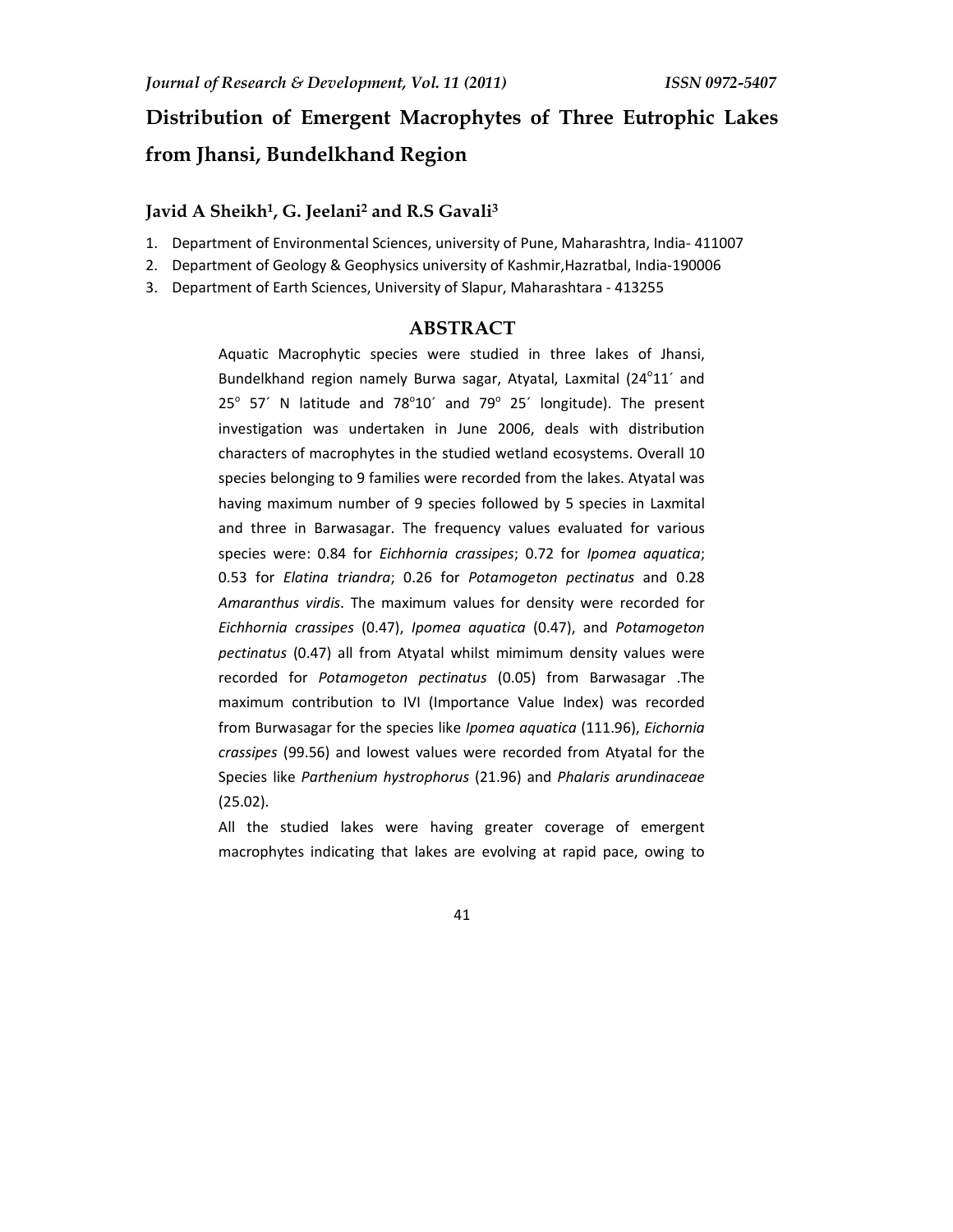change in water quality, water level fluctuation and swallowing of lakes by sedimentation.

*Key words***:** Macrophytes, Barwasagar, Atyatal, Laxmital, Importance value index, catchment, tributaries

## **INTRODUCTION**

Macrophytes play an important role in functioning of an aquatic ecosystem (Pandit, 2010). There are various features in aquatic system which get influenced by macrophytes, besides having socio-ecological values they contribute to biotopes by way of their primary production (Adams and Mc-Craken, 1974), detritus formation (Wetzel et al., 1972) as nutrient source (Carignan and Kalff, 1980) fish food (Yousuf and Firdous, 1997) also serve as substrate for the development of periphyton and phytophilous invertebrates (Pandit, 1984). Aquatic plants also serve as indicators of water quality because of their sensitivity to water quality parameters, such as water clarity (Dennison et. al., 1993) and nutrient levels (Pandit, 2010) and are often used for monitoring heavy metals and other pollutants present in the water and submerged sediments (Bernez, 1999). Macrophytes act as nutrient pumps for the ecosystem for taking in nutrients from deep layers and releasing them at surface after death and decay. Macrophytes are also used as manure and in medicines. In contrast to lentic (standing) waters the role of Macrophytes in running (lotic) waters in very limited and only a few species of Macrophytes are adopted to lotic Habitats (Hynes, 1970). A number of studies pertaining to distribuation and diversity of macrophytes have been carried out by various workers (Pandit, 2010; Ali and Pandit, 2009; Birk, *et. al.,* 2006; Kumar and Pandit, 2006; Rather and Pandit, 2005; Lee and Mc-Naughton, 2004).

Keeping in view the ecological importance of Macrophytes in aquatic systems, present study was undertaken in Barwasagar, Atyatal, Laxmital lakes.

#### **STUDY AREA**

Study area lies between latitudes 24 $^{\circ}$  11´ and 25 $^{\circ}$  57´N, and longitudes 78 $^{\circ}$  10´ and 79 $^{\circ}$  25´ (Fig-1). From the study area three water bodies namely Laxmital, Burwasagar, Atiyatal were examined for the presence and frequency occurrence of macrophytes.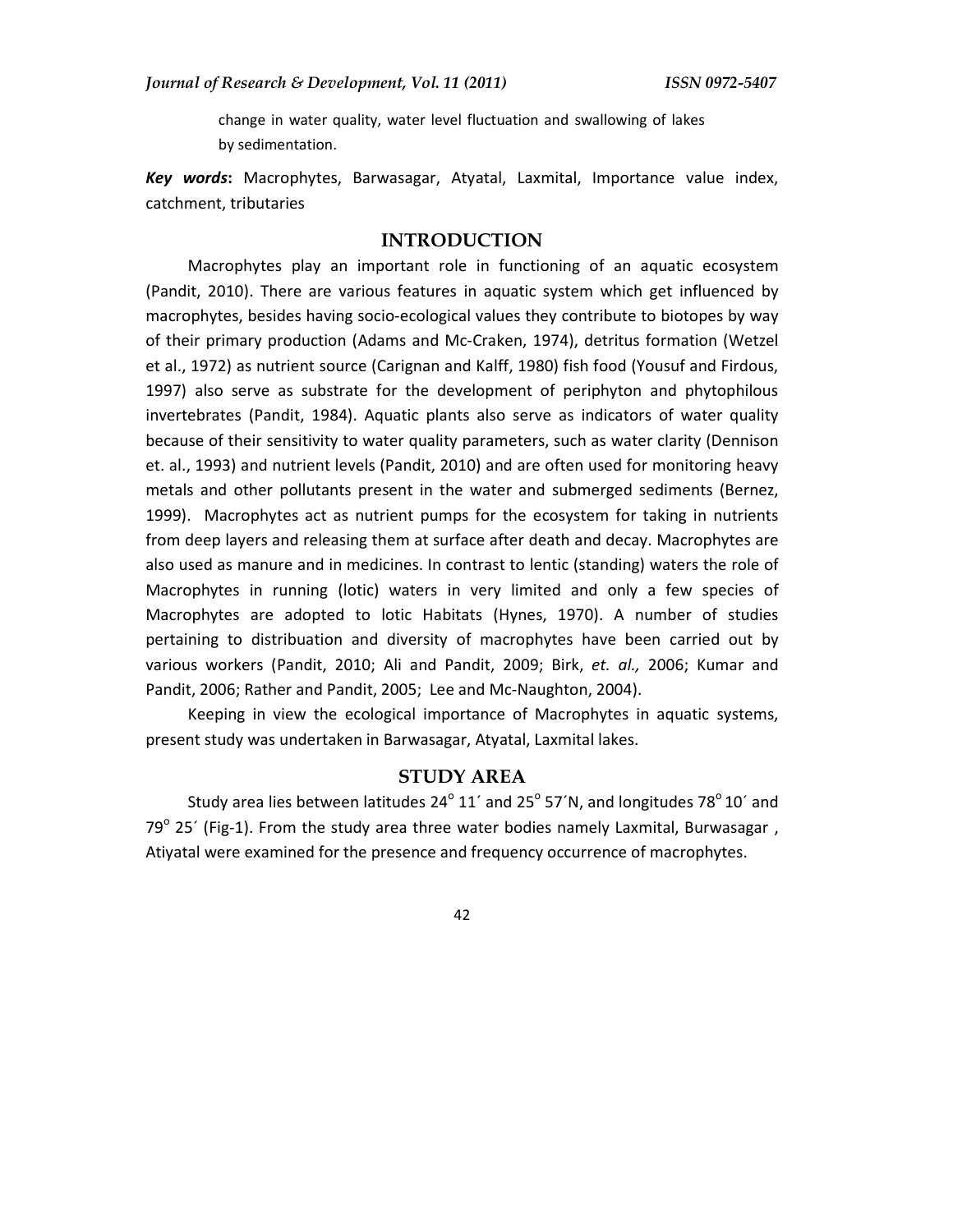Laxmital located in the direction of Kamasan hills, covering an area of 32.52 hectares with an average depth of 3.8 m. Burwasagar is located on the bank of Betwa river in the direction of Orcha, covering an area of about 60.47 ha, with an average depth of about 4.2 m. Atyatal is situated in the heart of Jhansi, having an area of about 15.41 hectares, with an average depth of 3.1m. Laxmital and Atyatal are typical urban lakes while Barwasagar is a Rural lake.



**Fig:1. Location map of study area** 

## **MATERIAL AND METHODS**

Macrophyte sampling was conducted in June, 2006 which forms the peak growth season of the macrophytes in these lakes. 28, 36, 17 quadrates of  $2m^2$  were laid respectively in Laxmital, Barwasagar and Atyatal. Quadrates were laid randomly and extending from shore line towards the lake center. The macrophytes falling in each Quadrat were sorted species wise and the number of individuals of each species counted to work out frequency, abundance, density (Misra, 1968) and IVI (Importance Value Index).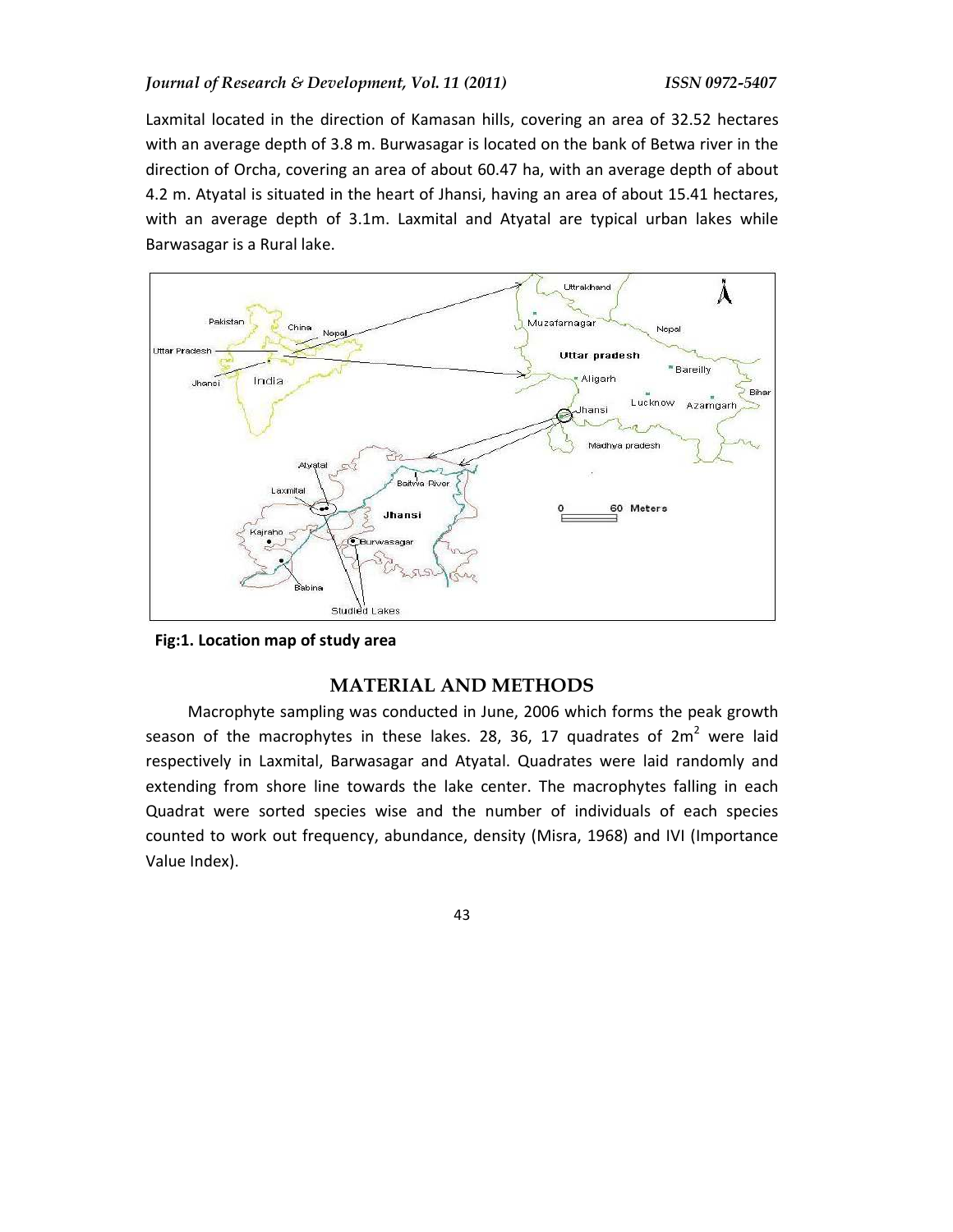## **RESULTS AND DISCUSSION**

Present study revealed the presence of 10 species, belonging to 9 families; 5 species were present in Laxmital, 3 species in Burwasagar and 9 species in Atiyatal (Table.1). In an aquatic system the occurrence and distribution of macrrophytes is governed by number of aquatic factors. Among these factors, water depth and its periodic fluctuations have been postulated to be most important regulating distribution of both emergent and submerged communities (Zutshi and Gopal, 1990)**.** 

| S.No. | <b>Species Name</b>     | Laxmital | <b>Burwasagar</b> | <b>Atyatal</b> |
|-------|-------------------------|----------|-------------------|----------------|
| 1     | Flatina triandra        | P        | P                 | А              |
| 2     | Potamogeton zotiformiss | A        | А                 | А              |
| 3     | Eichhornia crassipes    | P        | P                 | P              |
| 4     | Typha latifolia         | P        | А                 | P              |
| 5     | Amaranthus virdis       | P        | А                 | P              |
| 6     | Ipomia aquatica         | А        | А                 | P              |
| 7     | Potamogeton pectinatus  | А        | P                 | P              |
| 8     | Sagitaria latifolia     | А        | А                 | P              |
| 9     | Parthenium hystrophorus | А        | А                 | P              |
| 10    | Phalaris arundinaceae   | А        | А                 | P              |

### **Table 1. Macrophytes assemblage of three studied lakes**

Р = Present

A = Absent

By scheming the frequency values of studied lakes it was evident that *Echhiornia crassipes, Elatina triandra* were the dominant species in laxmital in terms of frequency values of 0.78 and 0.53 respectively while *Ipomea aquatica and Potamogeton pectinatus* are dominant species in Barwasagr in terms of frequency values of 0.72 and 0.52 respectively Whilst *Eichhornia crassipes, Typha latifolia, Phalaris arundinacea, Amarunthus viridis* were dominant species in Atyatal, in terms of frequency values of 0.84, 0.52, 0.52,0.47 respectively. From Laxmital Lowest frequency values of 0.28 and 0.35 were obtained for the Species of *Amaranthus virdis and Potamogeton zostifornis*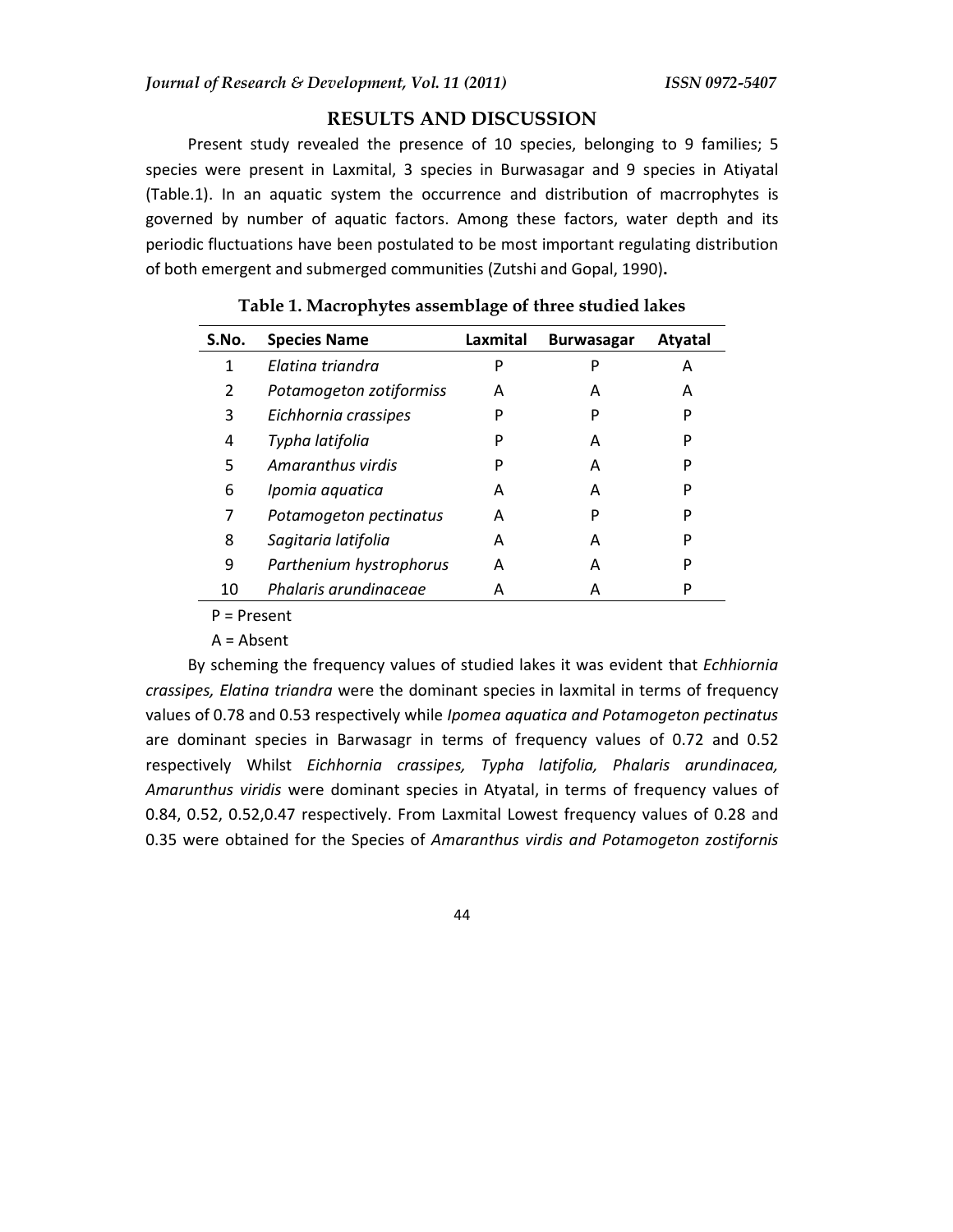respectively, From Barwasagar lowest frequency value of 0.1 was obtained for *Eichornia crassipes*. (Table.2).

| S.No. | Lake              | <b>Species Name</b>           | <b>Frequency</b> | <b>Density</b> | Abundance | I.V.1  |  |  |
|-------|-------------------|-------------------------------|------------------|----------------|-----------|--------|--|--|
| 1     | Laxmital          |                               |                  |                |           |        |  |  |
|       |                   | Eichhornia crassipes          | 0.78             | 0.17           | 0.18      | 74.58  |  |  |
|       |                   | Elatina triandra              | 0.53             | 0.17           | 0.21      | 67.58  |  |  |
|       |                   | Typha latifolia               | 0.51             | 0.14           | 0.21      | 62.59  |  |  |
|       |                   | Potamogeton zostiformis       | 0.35             | 0.14           | 0.19      | 53.93  |  |  |
|       |                   | Amaranthus virdis             | 0.28             | 0.10           | 0.15      | 41.25  |  |  |
| 2.    | <b>Burwasagar</b> |                               |                  |                |           |        |  |  |
|       |                   | Ipomia aquatica               | 0.72             | 0.06           | 0.08      | 111.96 |  |  |
|       |                   | Eichhornia crassipes          | 0.1              | 0.08           | 0.15      | 99.56  |  |  |
|       |                   | Potamogeton pectinatus        | 0.52             | 0.05           | 0.07      | 88.44  |  |  |
| 3.    | <b>Atyatal</b>    |                               |                  |                |           |        |  |  |
|       |                   | Eichhornia crassipes          | 0.84             | 0.47           | 0.75      | 51.94  |  |  |
|       |                   | Sagitaria latifolia           | 0.36             | 0.42           | 0.72      | 37.09  |  |  |
|       |                   | <b>Potamogeton Pectinatus</b> | 0.26             | 0.47           | 0.75      | 36.64  |  |  |
|       |                   | Typha latifolia               | 0.52             | 0.31           | 0.6       | 35.45  |  |  |
|       |                   | Amaranthus viridis            | 0.47             | 0.31           | 0.46      | 31.35  |  |  |
|       |                   | Elatina triandra              | 0.36             | 0.35           | 0.5       | 30.5   |  |  |
|       |                   | Ipomia aquatic                | 0.15             | 0.47           | 0.56      | 29.95  |  |  |
|       |                   | Phalaris arundinaceae         | 0.52             | 0.15           | 0.33      | 25.02  |  |  |
|       |                   | Parthenium hystrophorus       | 0.31             | 0.21           | 0.36      | 21.96  |  |  |

**Table 2. Macrophytic community features of frequency and abundance of three studied lakes**

From Atyatal lowest frequency values of 0.15, 0.26, and 0.31 were obtained for the species like *lpomea aquatica, Potamogeton pactinatus, Parthenium hystrophorus* respectively. The maximum values for density, were recorded for *Eichhornia crassipes* (0.47), *Ipomea aquatica* (0.47) and *Potamogeton pectinatus* (0.47) all from Atyatal Whilst minimu values were recorded for *Potamogeton pectinatus* (0.05) from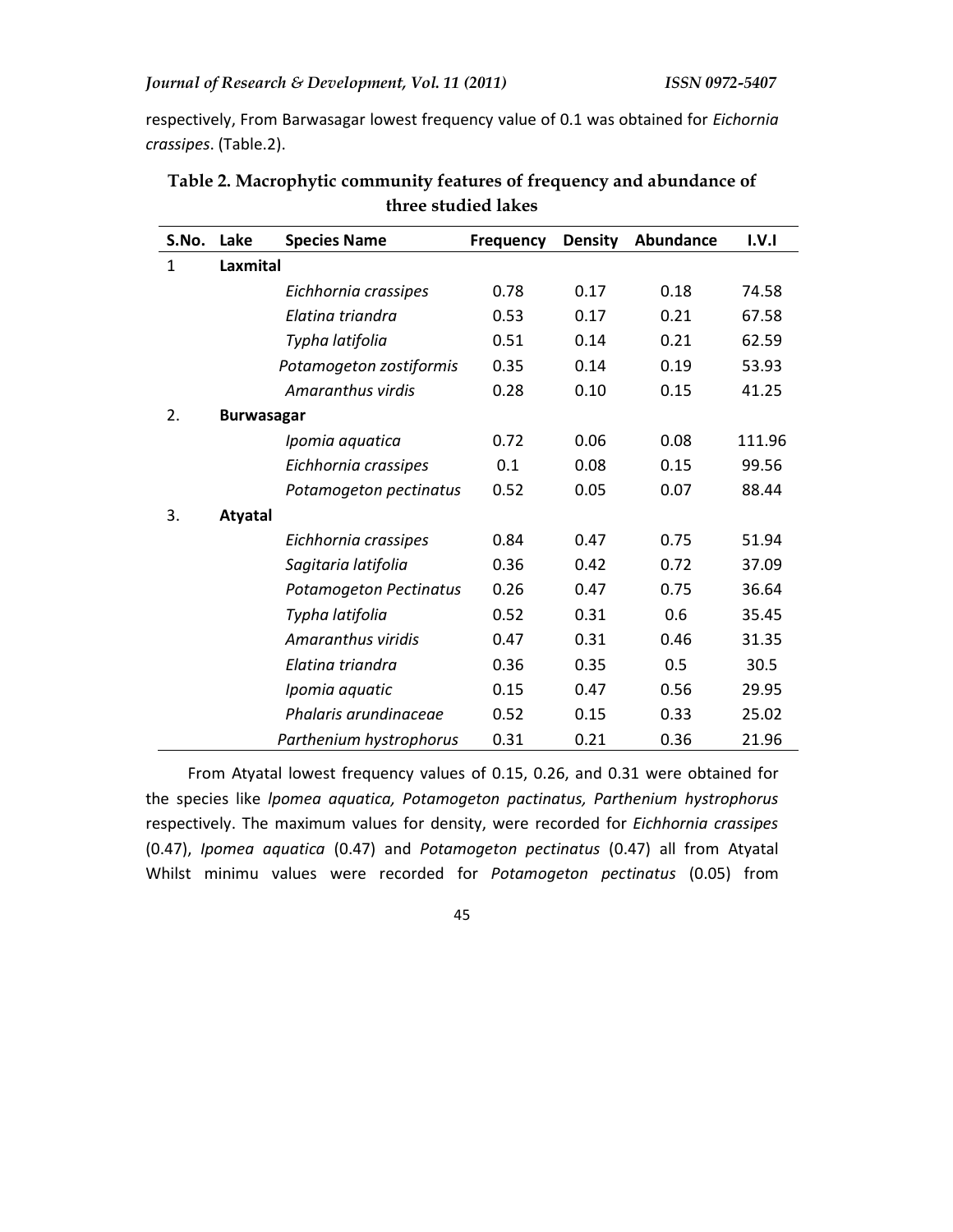Barwasagar. Floods and consequent silt deposition result in thy fast development of emergent communities (Pandit, 1992) The lakes depicted clear abundance of macrophytes; highest Abundance values of 0.75 were calculated each for *Eichhornia crassipes and Potamogeton pectinatus*, while lowest abundance values of 0.6 and 0.7 were observed for *Typha latifolia* and *Potamogeton pectinatus* respectively . In Atyatal higher values of IVI were recorded for *Echornia crassipes* (51.94), *Sagittaria latifolia* (37.09) and *Potamogeton pectinatus* (36.64); lowest values were recorded for *Parthenium hystrophorus* (21.96) and *Phalaris arundinaceae* (25.02). In Laxmital higher values of IVI were recorded for *Eichornia crassipes* (74.58) and *Elatina triandra* (67.58); lowest values were recorded for *Amaranthus virdis* (41.25) and *Potamogeton zostiformis* (53.93). In Barwasagar higher values of IVI were recorded for *Ipomea aquatica* (111.96) and *Eichornia crassipes* (99.56); lowest values were recorded for *Potamogeton pectinatus* (88.44). Total abundance values from the three studied lakes were compared with each other (Fig: 2).



Fig:2. Total Abundance of three lakes

 The study illustrated that all the three studied lakes were having greater coverage of emergent macrophytes, owing to change in water quality, water level fluctuation (Zutshi and Gopal,1990; Pandit, *et, al*., 2010;), shalowing of lakes by sedimentation (Pandit, 1992) and the presence of pollution in the form of solid waste through inlet tributaries/channels from adjacent areas and from agricultural fields. Nutrient enrichment of waters by domestic sewage or otherwise, cause drastic changes in the biomass of aquatic plants and later their species composition (Pandit, 2010; Phillips *et.*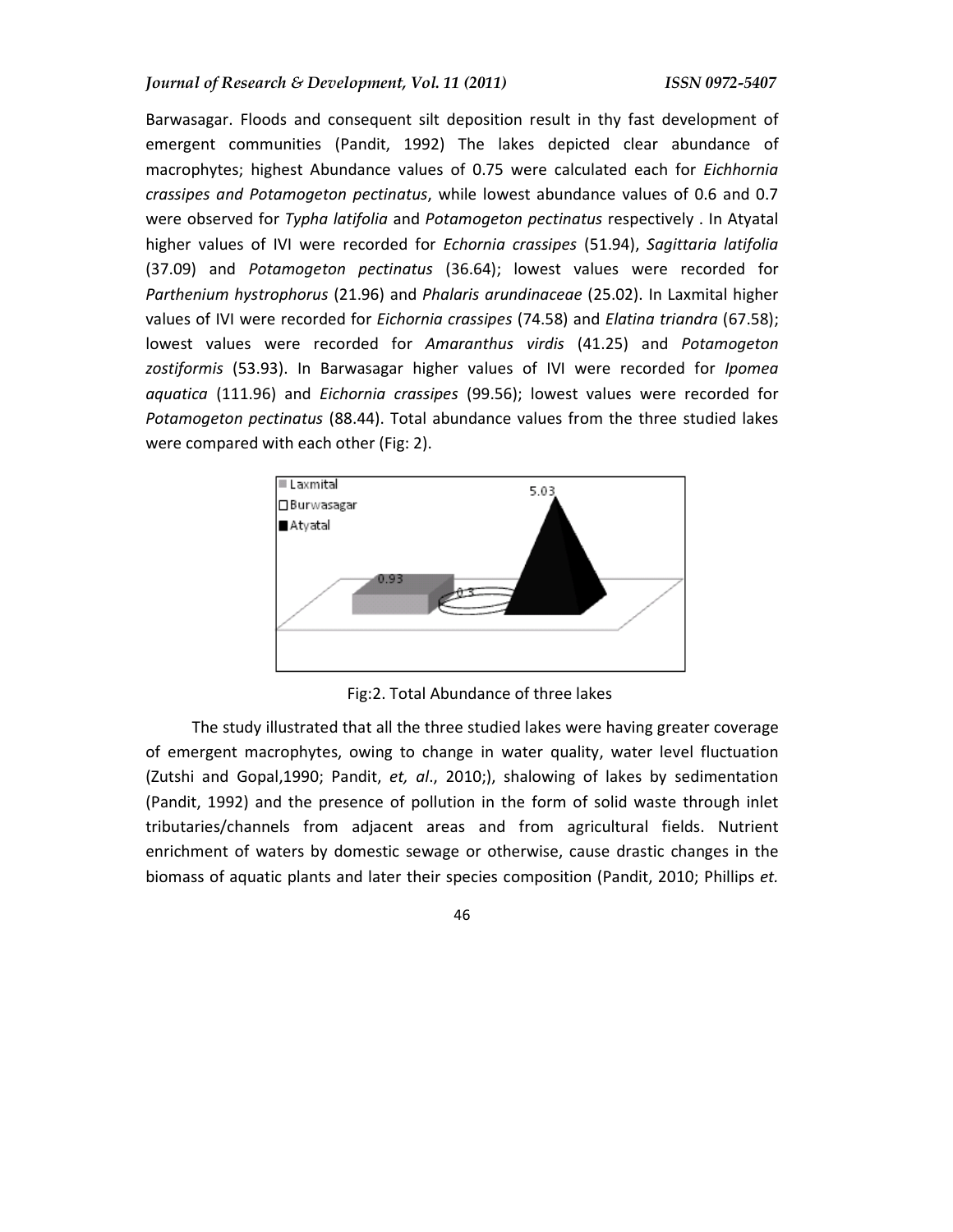*al.,* 1978). Growth of emergent's becomes very dense with eutrophication (Moss, 1979) and with the increase in the alkalinity of lakes, the floating leaf species get replaced by emergent Macrophytes (Makela *et al*., 2004).The studied lakes are shallow lakes, which provide suitable habitat for the growth of emergent vegetations (Pandit, 2010). Emergents, the most productive communities of macrophytes (Westlake, 1963; Wetzel, 1973 and Koul *et al*, 1978), in the studied lakes indicated that the lakes are evolving at rapid pace, pointing towards increasing productivity of the lake ecosystems. The coverage/spread of macrophytes along the shore lines was higher compared to the center of the lakes where the species composition was found reduced.

#### **REFERENCES**

- Adams,M.S and Mc Cracken, M.D; 1974 seasonal production of the *Myriophyllum*  component of the littoral of Lake Wingra, Wisconsin*. j. Ecol*.**62**: 457-467.
- Ali Nyla and Pandit, A.K 2009. Macrophytic diversity in Anchar Lake,Kashmir. *J.Res. Dev*. **9**:13-19
- Bernez I., 1999. Ve´ ge´ tation macrophytique des cours d\_eaure´ gule´ s. Impacts des amenagements hydroe´ lectriques dans le Massif Armoricain. *The` se Ecologie, Ecole Nationale Supe´ rieure Agronomique de Rennes*, 127 pp.
- Birk, Sebastian and Hering, David 2006. intercalibration of assessment method for Macrophytes in low land streams : direct comparison and analysis of common metrics *J. Hydrobiologia* **566**: 417-430
- Carignan, R and Kalff, j. 1980 phosphorus sources for aquatic weeds : Water or sediments ? *Science* **207**: 987-989
- Dennison, W., R. Orth, K. Moore, J. Stevenson, V. Carter, S. Kollar, P. Bergstrom, and R. Batuik. 1993.Assessing water quality with submersed vegetation. *BioScience* **43**(2):86-94.
- Egreston, C.J. and Koposka, J.A, 2004. A century of change in macrophytic abundance and Composition in response to agricultural eutrophication. *Hydrobiologia*. **524**:145-156
- Hynes, H.B.N. 1970*. The ecology of running waters*. University of Toranto Press, Toranto Liverpool University Press.
- Kumar, Ravinder and Pandit, Ashok. K 2006. Species composition and distribution of rooted floating leaf type vegetation in Hokarsar wetland of Kashmir Himalaya *J. Res. Dev*.**6**:43- 49.